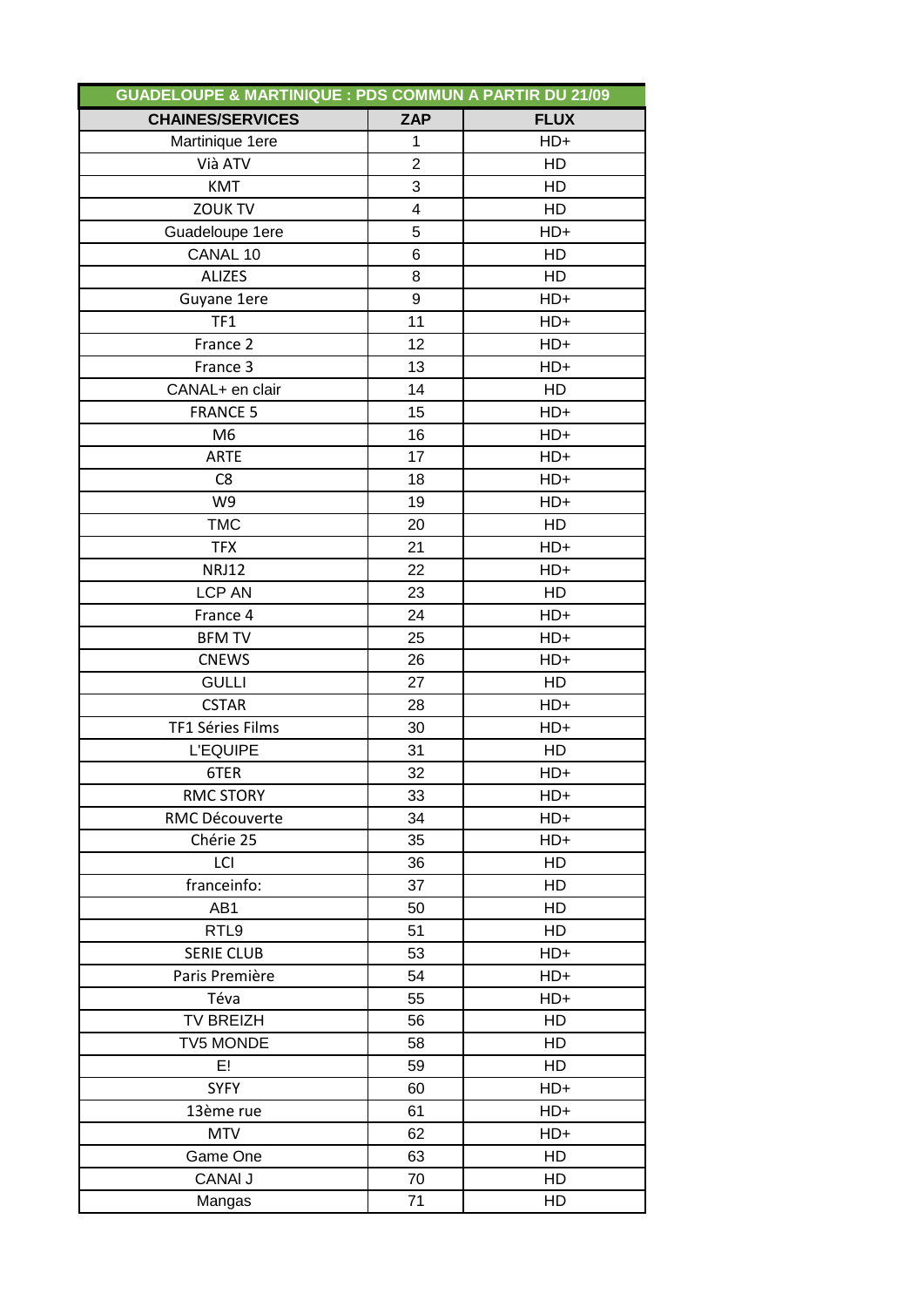| TIJI                           | 72  | HD        |
|--------------------------------|-----|-----------|
| <b>CARTOON NETWORK</b>         | 73  | HD        |
| <b>BOOMERANG</b>               | 74  | HD        |
| <b>BOING</b>                   | 75  | <b>HD</b> |
| <b>TOONAMI</b>                 | 76  | HD        |
| <b>NICKELODEON</b>             | 77  | HD        |
| NICKELODEON JUNIOR             | 78  | HD        |
| NICKELODEON TEEN               | 79  | HD        |
| J-One                          | 80  | HD        |
| <b>BFM BUSINESS</b>            | 90  | $HD+$     |
| I24NEWS                        | 91  | HD        |
| FRANCE 24                      | 92  | <b>SD</b> |
| <b>BBC WORLD NEWS</b>          | 93  | <b>SD</b> |
| <b>EURONEWS</b>                | 94  | <b>SD</b> |
| <b>FRANCE 24 ENG</b>           | 95  | <b>SD</b> |
| <b>CNN</b>                     | 96  | <b>SD</b> |
| AL JAZEERA ARABE               | 97  | SD        |
| Action                         | 100 | HD        |
| <b>CINE+ PREMIER</b>           | 101 | HD+       |
|                                |     |           |
| <b>CINE+ FRISSON</b>           | 102 | HD+       |
| CINE+ FAMIZ                    | 103 | HD+       |
| <b>CINE+ CLUB</b>              | 104 | $HD+$     |
| <b>CINE+ EMOTION</b>           | 105 | HD+       |
| <b>CINE+ CLASSIC</b>           | 106 | HD+       |
| <b>TCM</b>                     | 107 | HD+       |
| PARAMOUNT CHANNEL              | 108 | $HD+$     |
| <b>ALTICE STUDIO</b>           | 120 | HD+       |
| <b>OCS MAX</b>                 | 121 | HD+       |
| <b>OCS CITY</b>                | 122 | $HD+$     |
| OCS CHOC                       | 123 | $HD+$     |
| <b>OCS Géants</b>              | 124 | HD+       |
| Animaux                        | 130 | HD        |
| <b>TOUTE L'HISTOIRE</b>        | 131 | HD        |
| Chasse et Pêche                | 132 | HD        |
| <b>DISCOVERY CHANNEL</b>       | 133 | $HD+$     |
| <b>DISCOVERY INVESTIGATION</b> | 134 | HD+       |
| <b>DISCOVERY SCIENCE</b>       | 135 | HD+       |
| DISCOVERY FAMILY               | 136 | $HD+$     |
| NATIONAL GEOGRAPHIC            | 138 | $HD+$     |
| NAT GEO WILD                   | 139 | HD+       |
| USHUAIA TV                     | 140 | HD+       |
| <b>HISTOIRE</b>                | 141 | HD        |
| <b>MCM</b>                     | 151 | HD        |
| M6 Music                       | 152 | HD        |
| MFM TV                         | 153 | HD.       |
| <b>NRJ HITS</b>                | 154 | HD        |
| <b>Trace Urban DOM</b>         | 155 | <b>SD</b> |
| <b>TRACE URBAN</b>             | 156 | HD+       |
| <b>TRACE LATINA</b>            | 157 | HD        |
| <b>TRACE TOCA</b>              | 158 | HD        |
|                                |     |           |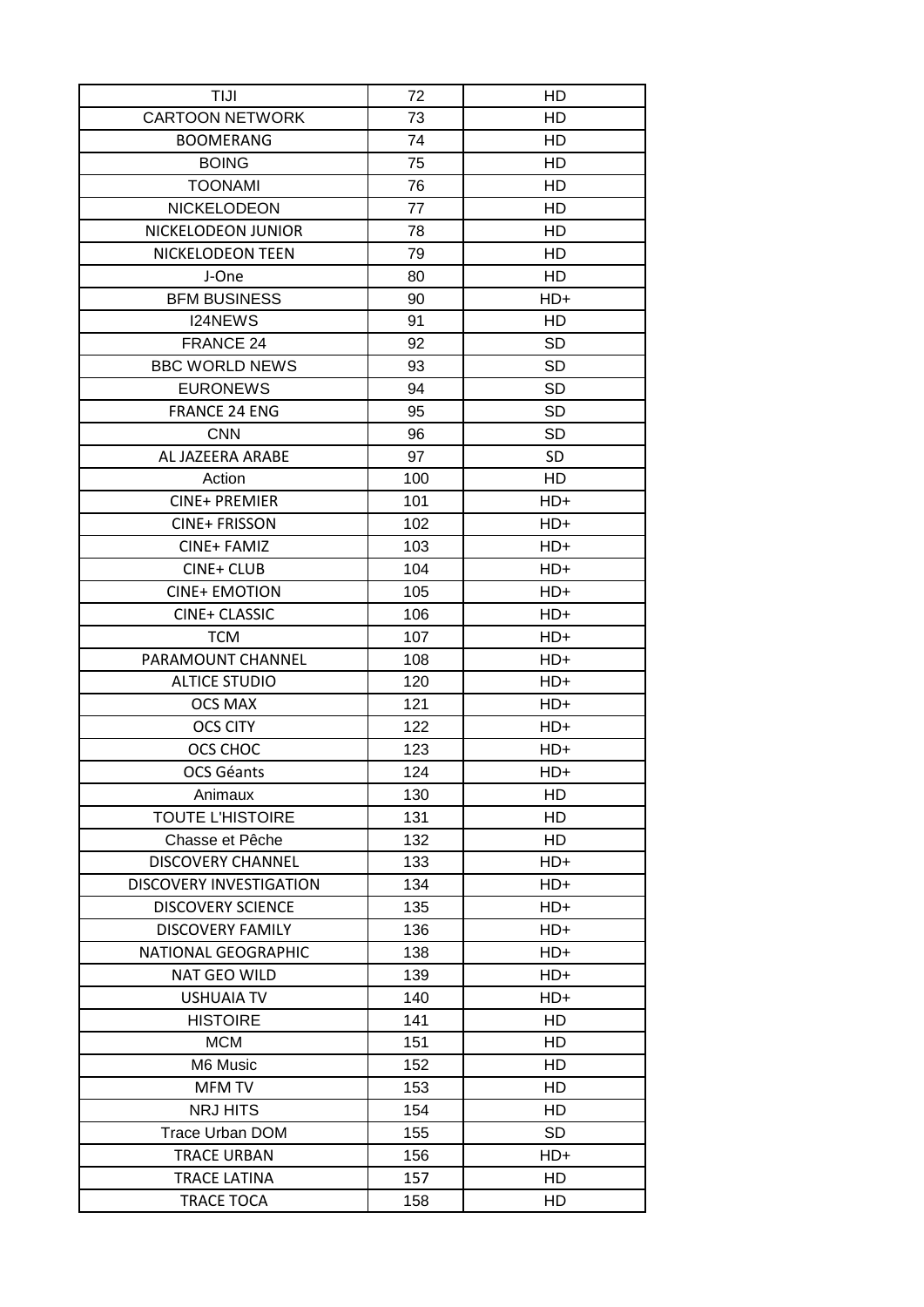| <b>TRACE GOSPEL</b>         | 159 | HD         |
|-----------------------------|-----|------------|
| <b>TRACE AFRICA</b>         | 160 | <b>SD</b>  |
| <b>TRACE KITOKO</b>         | 162 | <b>SD</b>  |
| <b>TRACE CARIBBEAN</b>      | 164 | HD         |
| <b>MTV Hits</b>             | 167 | HD         |
| <b>BET HER</b>              | 169 | <b>SD</b>  |
| <b>BET</b>                  | 170 | HD+        |
| <b>BET EAST</b>             | 171 | <b>SD</b>  |
| <b>BBLK</b>                 | 172 | <b>SD</b>  |
| <b>BBLK CARIBBEAN</b>       | 173 | <b>SD</b>  |
| <b>MEZZO</b>                | 180 | HD         |
| MEZZO LIVE                  | 181 | HD.        |
| RMC SPORT 1 ACCESS          | 201 | HD+        |
| RMC SPORT 2 ACCESS          | 202 | HD+        |
| RMC SPORT 1                 | 211 | $HD+$      |
| RMC SPORT 2                 | 212 | $HD+$      |
| RMC SPORT LIVE 3            | 213 | $HD+$      |
| <b>RMC SPORT LIVE 4</b>     | 214 | $HD+$      |
| <b>RMC SPORT UHD</b>        | 215 | <b>UHD</b> |
| <b>BARKER RMC SPORT UHD</b> | 215 | Mire       |
| belN SPORTS 1               | 221 | HD+        |
| <b>BEIN SPORTS 2</b>        | 222 | HD+        |
| <b>BEIN SPORTS 3</b>        | 223 | HD+        |
| <b>EUROSPORT</b>            | 224 | $HD+$      |
| EUROSPORT 2                 | 225 | HD.        |
| LUCKY JACK                  | 226 | HD         |
| <b>AUTOMOTO</b>             | 227 | HD         |
| <b>GOLF CHANNEL</b>         | 228 | $HD+$      |
| <b>GOL TV</b>               | 229 | HD         |
| OL TV                       | 230 | HD         |
| <b>EQUIDIA LIVE</b>         | 232 | <b>HD</b>  |
| <b>RMC SPORT LIVE 5</b>     | 245 | HD         |
| RMC SPORT LIVE 6            | 246 | HD         |
| RMC SPORT LIVE 7            | 247 | HD.        |
| RMC SPORT LIVE 8            | 248 | HD         |
| RMC SPORT LIVE 9            | 249 | HD.        |
| RMC SPORT LIVE 10           | 250 | HD.        |
| RMC SPORT LIVE 11           | 251 | HD         |
| RMC SPORT LIVE 12           | 252 | HD         |
| belN SPORTS MAX 4           | 257 | HD         |
| belN SPORTS MAX 5           | 258 | HD         |
| beIN SPORTS MAX 6           | 259 | HD         |
| belN SPORTS MAX 7           | 260 | HD.        |
| belN SPORTS MAX 8           | 261 | HD.        |
| belN SPORTS MAX 9           | 262 | HD         |
| beIN SPORTS MAX 10          | 263 | HD         |
| Fashion TV                  | 301 | HD         |
| <b>KTO</b>                  | 302 | HD         |
| LUXE.TV                     | 303 | HD.        |
| MY ZEN TV                   | 304 | HD.        |